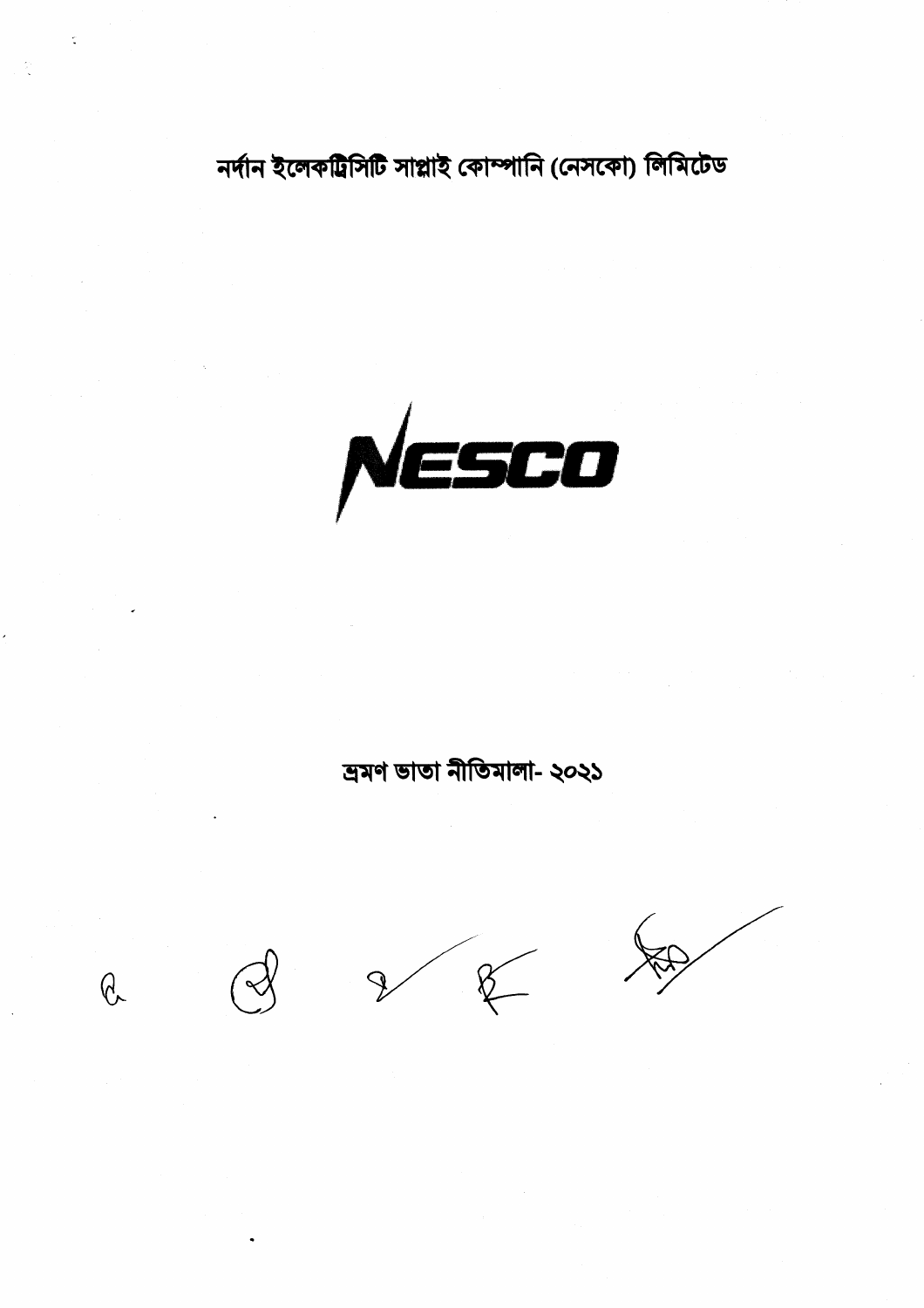| সাচপএ |
|-------|
|       |

 $\mathbf{v}^{\dagger}$ 

 $\overline{\phantom{a}}$ 

 $\ddot{\phantom{0}}$ 

 $\partial$ 

ķ,

 $\frac{1}{2}$ 

| ক্ৰমিক<br>নং  | বিবরণ                                                                                             | পৃষ্ঠা নং         |
|---------------|---------------------------------------------------------------------------------------------------|-------------------|
| $\mathcal{L}$ | সংক্ষিপ্ত শিরোনাম ও প্রয়োগ                                                                       | ৩                 |
| ২             | সংজ্ঞা                                                                                            | ৩                 |
| ৩             | এমপ্লয়ীদের শ্রেণীবিভাগ                                                                           | 8                 |
| 8             | ম্রমণ ভাতা ও দৈনিক ভাতা প্রাপ্যতার সাধারণ শর্তাবলী                                                | 8                 |
| Q             | বিভিন্ন প্রকার যানবাহন ও ভ্রমণ ভাতার হার                                                          | $8 - 6$           |
| ৬             | অভ্যন্তরীণ দৈনিক ভাতা                                                                             | ৬                 |
| ٩             | আন্তর্জাতিক ভ্রমণের ক্ষেত্রে অবস্থান ব্যয়, নগদ ভাতা এবং বিদেশে<br>অভ্যন্তরীণ যাতায়াত ব্যয় সমূহ | ٩                 |
| ৮             | বিদেশ ভ্ৰমণকারীর অবস্থান ব্যয়, নগদ ভাতা অথবা সমন্বিত ভাতা                                        | ٩                 |
| ৯             | বদলীর ভ্রমণ ভাতা                                                                                  | ৮                 |
| ১০            | আদালত ইত্যাদিতে সাক্ষ্য প্রদানের ক্ষেত্রে ভ্রমণ ভাতা                                              | ৮                 |
| 55            | ম্রমণ ভাতা বিল পেশ করার সময়সীমা ও সংযুক্ত দলিলাদি                                                | ৮                 |
| ১২            | আসন সংরক্ষণ বাতিল                                                                                 | ৯                 |
| ১৩            | ভ্রমণ ভাতার বিলের ফরম                                                                             | $\mathbf{\delta}$ |
| $\mathsf{S}8$ | উপযুক্ত কর্তৃপক্ষের ক্ষমতা                                                                        | ৯                 |
| ১৫            | বিশেষ বিধানাবলী                                                                                   | ৯                 |

JAN



 $\mathcal{P}$ 

 $\ddot{\phantom{0}}$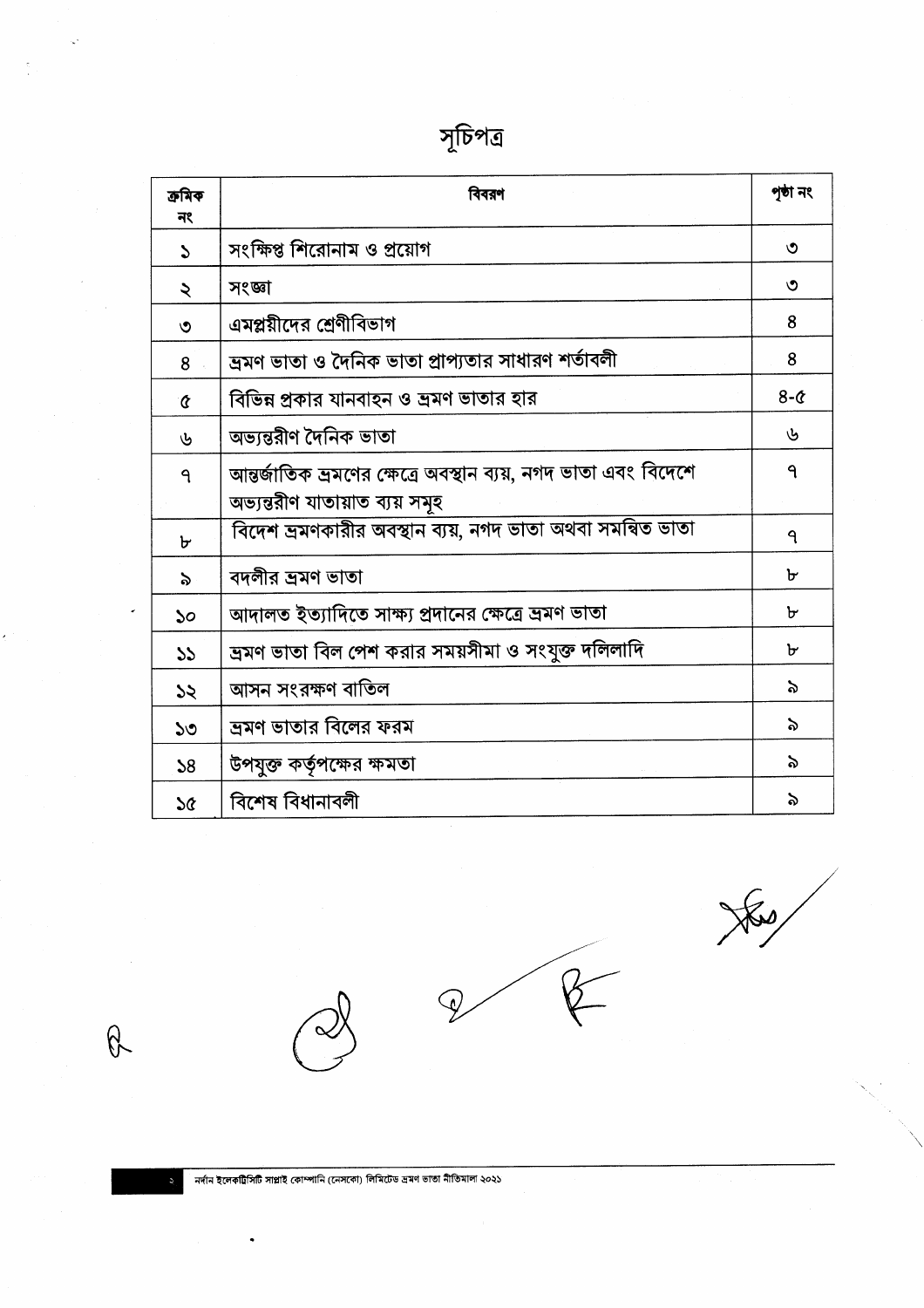# নৰ্দান ইলেকট্ৰিসিটি সাপ্লাই কোম্পানি (নেসকো) লিমিটেড ম্ৰমণ ভাতা নীতিমালা ২০২১

1

| ১. সংক্ষিপ্ত শিরোনাম ও প্রয়োগ :<br>১.১. এই নীতিমালা "নৰ্দান ইলেকট্ৰিসিটি সাপ্লাই কোম্পানি (নেসকো) লিমিটেড ভ্ৰমণ ভাতা নীতিমালা ২০২১" নামে<br>অভিহিত হইবে।                                                                                                          |
|--------------------------------------------------------------------------------------------------------------------------------------------------------------------------------------------------------------------------------------------------------------------|
| ১.২. ইহা অত্র কোম্পানিতে কর্মরত সকল স্তরের নিয়মিত এমপ্লয়ীজ (কর্মকর্তা ও কর্মচারী) ও পরিচালকবৃন্দের জন্য<br>প্ৰযোজ্য হইবে।                                                                                                                                        |
| ২. <b>সংজ্ঞাঃ</b> বিষয় বা প্রয়োগের পরিপন্থী কিছু না থাকিলে এই নীতিমালায় উল্লিখিত<br>ক. "উপযুক্ত কৰ্তৃপক্ষ" বলিতে নেসকোতে বিদ্যমান Administrative/Financial Delegation দ্বারা ক্ষমতা<br>প্রাপ্ত কর্মকর্তা (ক্ষেত্রমতে নেসকোতে বোর্ড এর চেয়ারম্যান) –কে বুঝাইবে। |
| খ, "কোম্পানি" বলিতে নর্দান ইলেকট্রিসিটি সাপ্লাই কোম্পানি লিমিটেড (নেসকো) কে বুঝাইবে।                                                                                                                                                                               |
| গ, "এমপ্লয়ী" বলিতে নৰ্দান ইলেকট্ৰিসিটি সাপ্লাই কোম্পানি লিমিটেড (নেসকো) এ কৰ্মরত চুক্তিভিত্তিক কৰ্মকৰ্তা ও<br>কর্মচারীকে বুঝাইবে।                                                                                                                                 |
| ঘ. "পরিচালক" বলিতে চেয়ারম্যান পরিচালনা পর্যদ, বোর্ড পরিচালক ও ব্যবস্থাপনা পরিচালক কে বুঝাইবে।                                                                                                                                                                     |
| ঙ, "নিৰ্বাহী পরিচালক" বলিতে কোম্পানিতে কৰ্মরত নিৰ্বাহী পরিচালকগণকে (Executive Director's) বুঝাইবে।                                                                                                                                                                 |
| চ, "কিলোমিটার ভাতা" বলিতে ভ্রমণের ব্যয় মিটানোর জন্য যে ভাড়া প্রদান করা হয় তাহাকে কিলোমিটার ভাতা বলে<br>এই নীতিমালার অনুচ্ছেদ ৫.৫ এর নির্ধারিত কিলোমিটার ভাতা বুঝাইবে।                                                                                           |
| ছ, "দৈনিক ভাতা" বলিতে এই নীতিমালার অনুচ্ছেদ ৬ এবং ৮ এ বর্ণিত দৈনিক ভাতা বুঝাইবে।<br>জ. "রিকুইজিশান" ব্যক্তিগত প্রয়োজনে দাপ্তরিক যানবাহন নিয়ন্ত্রনকারী কর্মকর্তার অনুমোদন ক্রমে ব্যবহার।                                                                          |
| ব্ম. "ভ্রমণ" বলিতে কোম্পানি কার্য পালনের উদ্দেশ্য নির্দিষ্ট স্থান হইতে (৮ কিলোমিটার দুরত-রুটিন ওয়ার্ক্ ব্যতিত)<br>যাত্রা করিয়া কার্য সম্পাদন শেষে প্রত্যাবর্তনকে বুঝাইবে।                                                                                        |
| ঞ "দপ্তর/কর্মক্ষেত্র" বলিতে উপযুক্ত কর্তৃপক্ষ কর্তৃক ভিন্নভাবে নির্ধারিত না হইলে, সংশ্লিষ্ট এমপ্লয়ী নেসকো'র<br>অধিক্ষেত্র ভূক্ত এলাকায় অবস্থিত যে কার্যালয়ে কর্মরত সেই কার্যালয় বুঝাইবে।                                                                       |
| ট, "পরিবার" বলিতে কোন কর্মকর্তা/কর্মচারীর ১জন স্ত্রী / স্ত্রী গণ বা ক্ষেত্রমত স্বামী এবং উক্ত কর্মকর্তা/কর্মচারীর উপর<br>সম্পূর্ণভাবে নির্ভরশীল সন্তানদেরকে বুঝাইবে।                                                                                               |
|                                                                                                                                                                                                                                                                    |
|                                                                                                                                                                                                                                                                    |
|                                                                                                                                                                                                                                                                    |
|                                                                                                                                                                                                                                                                    |

 $\mathcal{U}$ 

 $\varphi$ 

 $\circ$ 

 $\ddot{\phantom{0}}$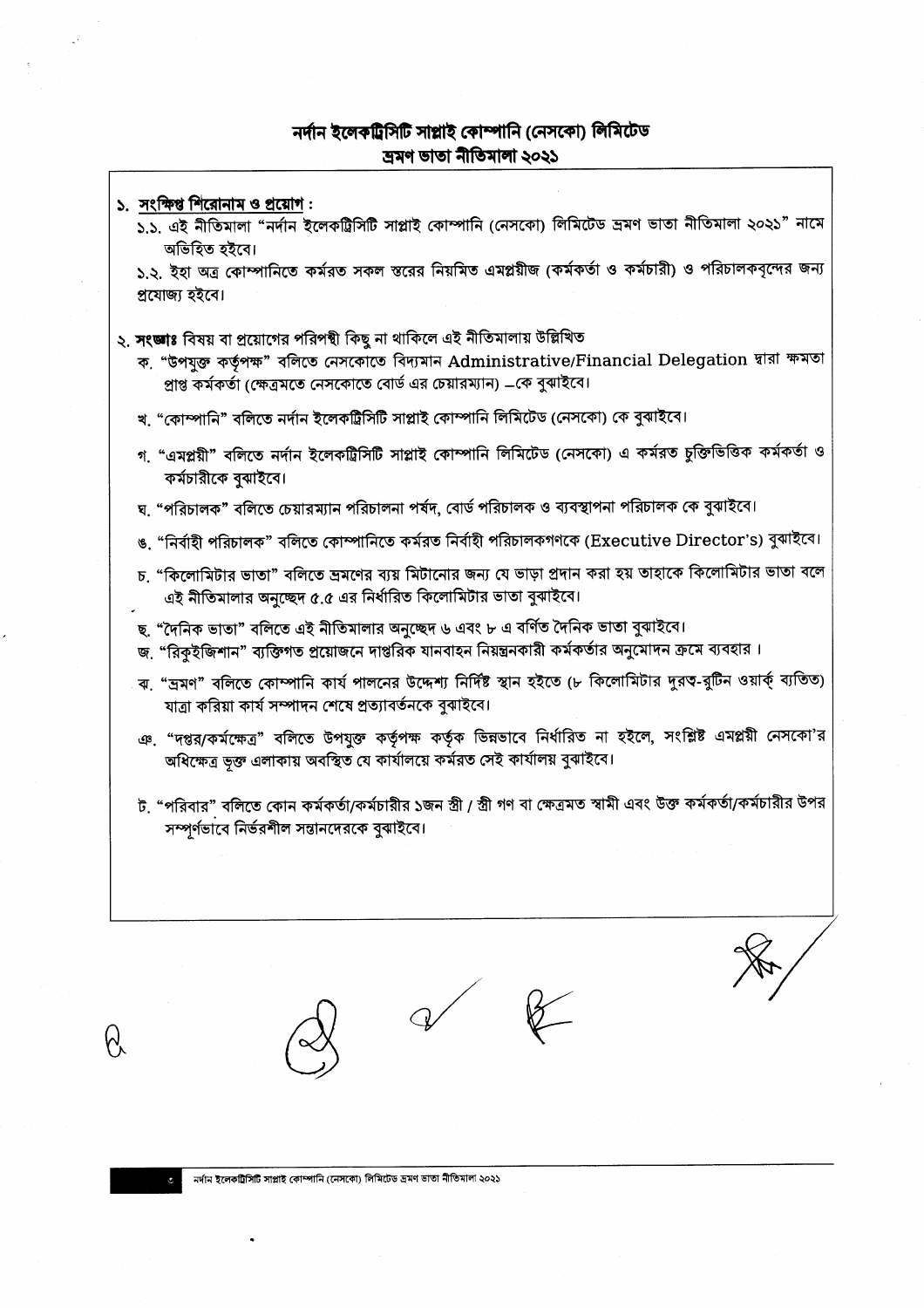## ৩. এমপ্লয়ীদের শ্রেণি বিভাগ

ভ্ৰমণ ভাতা ও দৈনিক ভাতা প্ৰাপ্যতা নিৰ্ধারণের উদ্দেশ্যে পরিচালক/এমপ্লয়ীগণ নিম্নবর্ণিত শ্রেণিতে বিভক্ত হইবে, যথা:

|     | শ্ৰেণি   | গ্ৰেড                              | পদবী                                                                                                                                                                                                                                                                                          |
|-----|----------|------------------------------------|-----------------------------------------------------------------------------------------------------------------------------------------------------------------------------------------------------------------------------------------------------------------------------------------------|
| ত.১ | ক-শ্ৰেণি | ১ ও ২ তম গ্ৰেড                     | পরিচালনা পর্যদের সদস্য (পরিচালক), ব্যবস্থাপনা পরিচালক/ নির্বাহী পরিচালকবৃন্দ।                                                                                                                                                                                                                 |
| ৩.২ | খ-শ্ৰেণি | ৩ ও ৪ তম গ্রেড                     | প্ৰধান প্ৰকৌশলী/ মহাব্যবস্থাপক ও সমপৰ্যায়ভূক্ত কৰ্মকৰ্তাবৃন্দ।<br>তত্ত্বাবধায়ক প্ৰকৌশলী/ উপ-মহাব্যবস্থাপক ও সমপৰ্যায়ভূক্ত কৰ্মকৰ্তাবৃন্দ।                                                                                                                                                  |
| ৩.৩ | গ-শ্ৰেণি | ৫, ৬,৭ও ৮ তম গ্রেড                 | নিৰ্বাহী প্ৰকৌশলী/ ব্যবস্থাপক সমপৰ্যায়ভুক্ত কৰ্মকৰ্তাবৃন্দ।<br>উপ-বিভাগীয় প্রকৌশলী/ উপ-ব্যবস্থাপক ও সমপর্যায়ভূক্ত কর্মকর্তাবৃন্দ।<br>সহকারী প্রকৌশলী/ সহকারী ব্যবস্থাপক ও সমপর্যায়ভূক্ত  কর্মকর্তাবৃন্দ।<br>উপ-সহকারী প্রকৌশলী/জুনিয়র সহকারী ব্যবস্থাপক ও সমপর্যায়ভূক্ত কর্মকর্তাবৃন্দ। |
| ৩.8 | ঘ-শ্ৰেণি | ৯, ১০, ১১, ১২,<br>১৩ ও ১৪ তম গ্রেড | ক,খ, গ ও ঙ শ্রেণী ব্যতীত সমপর্যায়ভূক্ত সকল কর্মকর্তা ও কর্মচারীবৃন্দ।                                                                                                                                                                                                                        |
| ৩.৫ | ঙ-শ্ৰেণি | ১৫ ও ১৬ তম গ্ৰেড                   | ল্যাববেটরী এ্যাটেনডেন্ট/ সমপর্যায়, স্টোর হেলপার<br>/ হেলপার/ পিয়ন/ দপ্তরী/ সমপর্যায়।                                                                                                                                                                                                       |

# <u>৪. ভ্রমণ ভাতা ও দৈনিক ভাতা প্রাপ্য</u>তার সাধারণ শর্তাবলী

নিয়লিখিত শর্তাদি যথাযথভাবে নিশ্চিত করা সাপেক্ষে নেসকো এ কর্মরত এমপ্লয়ীগণ, নির্বাহী পরিচালকবৃন্দ/ব্যবস্থাপনা পরিচালক এবং পরিচালনা পর্ষদের সদস্য (পরিচালক) টিএ/ডিএ প্রাপ্য হইবেন:

৪.১. ভ্রমণ অবশ্যই কোম্পানির দাপ্তরিক কাজের স্বার্থে হইতে হইবে।

- ৪.২.অভ্যন্তরীণ ভ্রমণের ক্ষেত্রে নিয়ন্ত্রনকারী কর্মকর্তার দপ্তরাদেশ ও বৈদেশিক ভ্রমণের ক্ষেত্রে সংশ্লিষ্ট দপ্তর/প্রশাসন বিভাগ কর্তৃক দপ্তরাদেশ জারি হইতে হইবে।
- ৪.৩. বিভাগীয় পরীক্ষা, পদোন্নতির লক্ষ্যে লিখিত/মৌখিক পরীক্ষায় অংশ গ্রহণের জন্য ভ্রমণের ক্ষেত্রে নিজ পদমর্যাদা অনুযায়ী এই সুবিধা প্রাপ্য হইবেন। একই পদের ক্ষেত্রে সর্বোচ্চ ২ বার এই সুবিধা প্রাপ্য হইবেন।
- 8.8. সাময়িক বরখান্ত কালীন সময়ে কোন এমপ্লয়ী টিএ /ডিএ প্রাপ্য হইবেন না।
- ৪.৫. এই নীতিমালার অনুচ্ছেদ ১১.১ এ সময়সীমার মধ্যে ভ্রমণ বিল সংশ্লিষ্ট কর্তৃপক্ষ এর নিকট দাখিল করিতে হইবে।

## ৫. বিভিন্ন প্রকার যানবাহন ও ভ্রমণ ভাতার হার

৫.১. রেলপথ বা স্টিমার ভ্রমণের ক্ষেত্রে এমপ্লয়ীগণ নিম্নবর্ণিত শ্রেণিতে ভ্রমণ করিবার এবং নিমবর্ণিত হারে যাতায়াত ব্যয় পাইবার অধিকারী হইবেন:

| এমপ্লয়ীদের শ্রেণি | ভ্রমনের শ্রেণি                                                                                         | দ্ৰমণ ভাতা                                                                         |
|--------------------|--------------------------------------------------------------------------------------------------------|------------------------------------------------------------------------------------|
| ক- শ্ৰেণি          | তাপানুকুল/স্লিপার শ্রেণি এবং তাপানুকুল/ স্লিপার শ্রেণি না<br>থাকিলে উচ্চতর শ্রেণি।                     | প্রকৃত ভাড়া, আসন সংরক্ষণের জন্য অতিরিক্ত<br>খরচ (যদি থাকে) এবং আনুষজ্ঞিক খরচ বাবদ |
| খ-শ্ৰেণি           |                                                                                                        | উক্ত ভাড়ার অতিরিক্ত ৫০% প্রাপ্য হইবেন।                                            |
| গ- শ্ৰেণি          | প্ৰথম /মিগ্ধা                                                                                          |                                                                                    |
| ঘ- শ্ৰেণি          | দুইটির বেশি শ্রেণি থাকিলে দ্বিতীয় (বা সমমানের) শ্রেণি<br>এবং শুধু দুইটি শ্রেণি থাকিলে নিম্নতর শ্রেণী। | প্রকৃত ভাড়া, আসন সংরক্ষণের জন্য অতিরিক্ত<br>খরচ (যদি থাকে) এবং আনুষঙ্গিক খরচ বাবদ |
| ঙ- শ্ৰেণি          | নিম্নতর শ্রেণী।                                                                                        | উক্ত ভাড়ার অতিরিক্ত ৮০% প্রাপ্য হইবেন।                                            |

৫.২. তবে শর্ত থাকে যে, কোন এমপ্লয়ী রেলপথ বা স্টিমারে যে শ্রেণিতে ভ্রমণ করিতে অধিকারী সেই শ্রেণিতে ভ্রমণ না করিয়া নিম্নতর শ্রেণিতে ভ্রমণ করিলে বা তাহাকে নিম্নতর শ্রেণিতে ভ্রমণ করিতে হইলে, তিনি যাতায়াত ব্যয় বাবদ খরচ ভ্রমণকৃত শ্রেণির প্রকৃত ভাড়া এবং ভ্রমণের অধিকারী প্রাপ্য শ্রেণির জন্য নির্ধারিত হারে আনুষঙ্গিক খরচ প্রাপ্য হইবেন।

৫.৩. ক-খ শ্রেণির এমপ্লয়ীগণ বাংলাদেশের অভ্যন্তরে বিমানের ইকোনোমি শ্রেণির ভ্রমণের অধিকারী হইবেন এবং এই ক্ষেত্রে ভ্রমণ ট্যাক্স, টারমিনাল ট্যাক্স ইত্যাদি প্রকৃত ব্যয়ের সমান কোম্পানি কর্তৃক প্রদান করা হইবে। উক্তরূপ ভ্রমণের ক্ষেত্রে ভ্রমণকারী আনুষজ্ঞিক খরচ বাবদ বিমান ভাড়ার ২০% অতিরিক্ত প্রাপ্য হইবেন। তবে শর্ত থাকে যে, বিশেষ পরিস্থিতিতে কোম্পানির বৃহত্তর স্বার্থে যে সকল এমপ্লয়ী বিমান ভ্রমনের সুবিধা প্রাপ্য নন( Not- Entitled) তারা ব্যবস্থাপনা পরিচালকের লিখিত অনুমতি স্বাপেক্ষে বিমান ভ্রমনের অধিকারী কর্মকর্তার সফর সঙ্গী হলে তারাও বিমান ভ্রমনের সুবিধা প্রাপ্য হইবেন।

৫.৪. বিদেশ ভ্রমণের ক্ষেত্রে 'ক' শ্রেণির এমপ্লয়ীগণ বিজনেস ক্লাস প্রাপ্য হইবেন। অন্যান্য শ্রেণির এমপ্লয়ীগণ ইকোনোমি ক্লাস প্রাপ্য হইবেন। এই ক্ষেত্রে প্রদেয় ভ্রমণজনিত সকল ট্যাক্স, ভিসা প্রসেসিং ফি কোম্পানি কর্তৃক প্রদান করা হইবে।

নৰ্দান ইলেকট্ৰিসিটি সাপ্লাই কোম্পানি (নে; কো) লিমিটেড ম্ৰমণ ভাতা নীতিমাল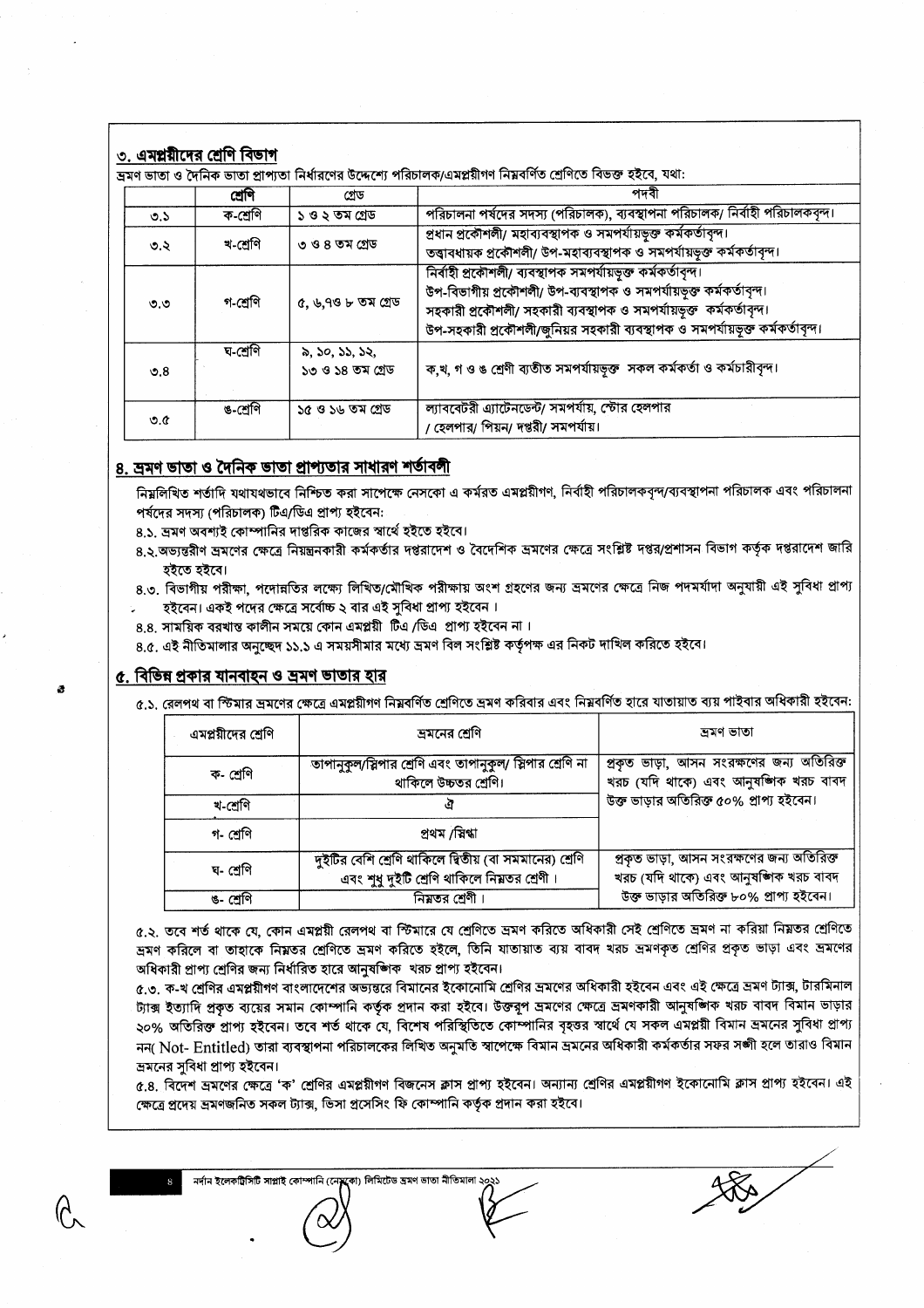৫.৫. সড়ক পথে কোন এমপ্লয়ীর ভ্রমণের ক্ষেত্রে ভাড়া প্রদান করিতে হয় এইরুপ কোন যানবাহনে উক্ত এমপ্লয়ী সড়ক পথে ভ্রমণ করিলে এই নীতিমালায় বর্ণিত বিধানাবলী মোতাবেক ভাউচার প্রদান সাপেক্ষে তিনি যানবাহনের ভাড়ার দ্বিগুন ব্যয় এবং অনুমোদিত যানবাহন ও ভাউচার এর অনুপস্থিতিতে নিম্নবর্ণিত হারে কিলোমিটার ভাড়া প্রাপ্য হইবেন:

| এমপ্লয়ীদের শ্রেণি | ভাউচার প্রদান সাপেক্ষে যানবাহনের ভাড়া |              | ভাউচার এর অনুপস্থিতিতে<br>কিলোমিটার ভাড়ার হার (টাকা) |
|--------------------|----------------------------------------|--------------|-------------------------------------------------------|
|                    | বাসের ধরন                              | ভাড়ার হার   | প্রেতি কিলোমিটার বা উহার অংশের                        |
| ক- শ্ৰেণি          | শীতাতাপ নিয়ন্ত্ৰিত                    | দ্বিগুন হারে | জন্যে)<br>9.00                                        |
| খ-শ্ৰেণি           | শীতাত্মপ নিয়ন্ত্ৰিত                   | দ্বিগুন হারে | ৬.৫০                                                  |
|                    |                                        |              |                                                       |
| গ- শ্ৰেণি          | শীতাতাপ নিয়ন্ত্ৰিত                    | দ্বিগুন হারে | 6.00                                                  |
| ঘ- শ্ৰেণি          | শীতাতাপ বিহীন                          | দ্বিগুন হারে | 0.00                                                  |
| ঙ- শ্ৰেণি          | শীতাতাপ বিহীন                          | দ্বিগুন হারে | 0.00                                                  |

ব্যাখ্যা: **"সড়ক পথে ভ্ৰমণ"** বলিতে বিমান, রেলগাড়ি, লঞ্চ, স্টিমার ব্যতীত সকল যানবাহন যোগেও ভ্ৰমণ অন্তর্ভূক্ত হইবে।

তবে শর্ত থাকে যে, ক ও খ শ্রেণির এমপ্লয়ীগণ কিলোমিটার ভাড়ার পরিবর্তে ট্যাক্সি/স্কুটার এর প্রকৃত ভাড়া গ্রহণ করিতে পারিবেন। ভ্রমণের দূরত ২০ কিলোমিটারের মধ্যে হইলে অন্যান্য শ্রেণির এমপ্লয়ীগণ সড়ক পথে কানেকটিং ভ্রমণের ক্ষেত্রে কিলোমিটার হারে (অনুচ্ছেদ ৫.৫ অনুযায়ী) ভাড়া প্রাপ্য হইবেন। এক্ষেত্রে নেসকো কর্তৃক প্রদত্ত নির্ধারিত ফরমে বিল দাখিল করিতে হইবে।

৫.৫.১. ভ্রমণের ব্যয় নির্বাহের উদ্দেশ্যে কিলোমিটার ভাতা প্রদান করা হইবে এবং আরম্ভস্থল ও ভ্রমণস্থলের দূরতের ভিত্তিতে উহা নির্ধারিত হইবে।

৫.৫.২. কিলোমিটার ভাতা নির্ধারণের উদ্দেশ্যে দুইটি স্থানের মধ্যে স্বল্প দূরত বা অধিকতর সুবিধাজনক পথে ভ্রমণ অনুমোদন করা হইবে।

৫.৫.৩. যে পথে স্বল্প সময়ে ভ্রমণ করা যায় তাহাই স্বল্প দূরত পথে ভ্রমণ বলিয়া গণ্য হইবে। তবে এই ব্যাপারে কোন সন্দেহ থাকিলে উপযুক্ত কর্তৃপক্ষ তাহা নির্ধারণ করিবেন।

৫.৫.৪. কোন এমপ্লয়ী দূরত পথে ভ্রমণ করিলে ও উহা যদি স্বল্প ব্যয় সম্পন্ন হয় তাহা হইলে এইরুপ স্বল্প ব্যয় সম্পন্ন পথে ভ্রমণ বাবদ ভাতা পাবেন।

৫.৫.৫. কোন এমপ্লয়ী কোম্পানির কোন যানবাহনে বা কোম্পানি কর্তৃক ভাড়াকৃত বা অন্যবিধভাবে সংগৃহীত যানবাহনে ভ্রমণ করিলে তিনি এই নীতিমালার অনুচ্ছেদ ৬ অনুসারে শুধুমাত্র দৈনিক ভাতা প্রাপ্য হইবেন।



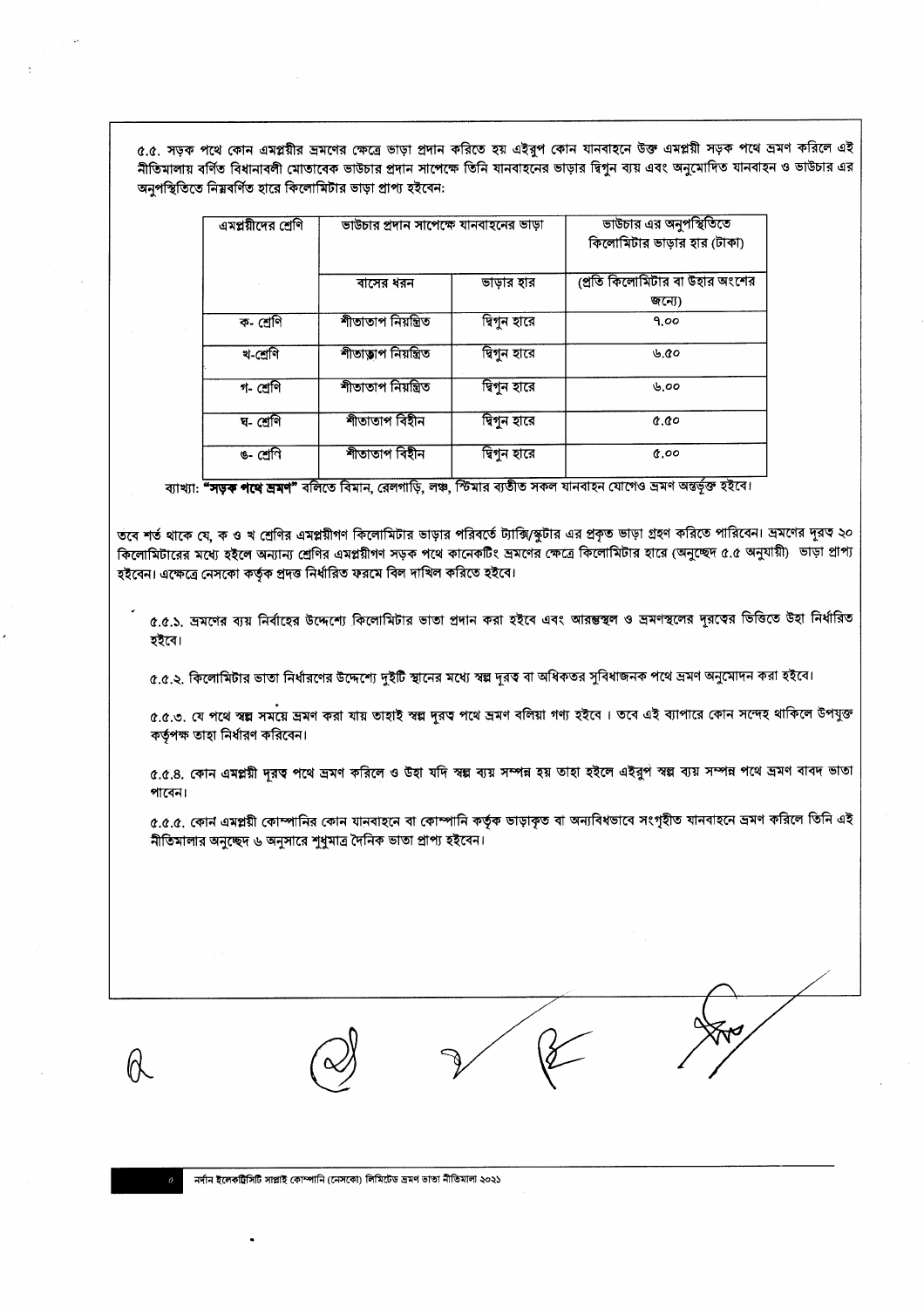#### <u>৬. অভ্যন্তরীণ দৈনিক ভাতা</u>

এই প্রবিধানের অন্যান্য বিধানাবলীর শর্ত পালন সাপেক্ষে কোন এমপ্লয়ী দেশের অভ্যন্তরে তাহার হেড কোয়ার্টার হইতে ২০ কিলোমিটার ব্যাসার্ধের বাহিরে কোন স্থানে ভ্রমণ করিলে এবং এইরুপ ভ্রমণের কারণে হেড কোয়ার্টার হইতে নির্দিষ্ট সময়কাল অনুপস্থিত থাকিতে হইলে উক্ত সময়ের ব্যয় নির্বাহের জন্য প্রাপ্য হারে দৈনিক ভাতা পাইবেন। অবস্থানের কারণে ক্যালেন্ডারে তারিখ পরিবর্তিত হইলে প্রতিদিন বা দিনের অংশের জন্য পূর্ণ হারে দৈনিক ভাতা প্ৰাপ্য হইবেন। তবে শর্ত থাকে দৈনিক ভাতা গ্রহণ করা হইলে উক্ত সময়ের জন্য অধিকাল সুবিধা প্রাপ্য হইবেন না।

| এমপ্লয়ীদের শ্রেণি | দৈনিক ভাতা (দেশের অভ্যন্তরে) |                |  |  |
|--------------------|------------------------------|----------------|--|--|
|                    | ব্যয়বহল নয় এমন এলাকা       | ব্যয়বহল এলাকা |  |  |
| ক- শ্ৰেণি          | ১,৫০০ টাকা                   | ২,০০০ টাকা     |  |  |
| - খ-শ্ৰেণি         | ১,২০০ টাকা                   | ১,৫০০ টাকা     |  |  |
| গ- শ্ৰেণি          | ১,০০০ টাকা                   | ১,২০০ টাকা     |  |  |
| ঘ- শ্ৰেণি          | ৯০০ টাকা                     | ১,০০০ টাকা     |  |  |
| ঙ- শ্ৰেণি          | ৭৫০ টাকা                     | ৯০০ টাকা       |  |  |

৬.১. একই পুজিকা (Calender day) দিনে গন্তব্য স্থলে যাওয়া ও গন্তব্য স্থল হইতে ফিরিয়া আসিলে দৈনিক ভাতা বা কিলোমিটার ভাতার যে কোন একটি প্ৰাপ্য হইবেন।

ঙ.২. যাত্রার দিন গন্তব্য স্থলে পৌছানোর পর হইতে অবস্থান কালের ভিত্তিতে দৈনিক ভাতা নিম্নহারে পাওয়া যাইবে।

| ক্ৰঃ নং | অবস্থান কাল (ঘন্টা | দৈনিক ভাতার হার |
|---------|--------------------|-----------------|
|         | ০  হতে ৪ ঘন্টা     | "^"             |
|         | ৪.০১ হতে ৮ ঘন্টা   | অর্ধ হারে       |
|         | ৮.০১ হতে উর্দ্ধে   | পন হারে         |

৬.৩.১. অনলাইনে (প্রশিক্ষণ/ সেমিনার/ ওয়ার্কশপ/ কনভেনশন/ সভা) ইত্যাদিতে অংশ গ্রহনের ক্ষেত্রে দৈনিক ভাতা প্রাপ্য হইবেন না।

৬.৩.২. প্রশিক্ষন / সেমিনার/ ওয়ার্কশপ/ কনভেনশন/ সভা ইত্যাদি আয়োজনকারী কর্তৃপক্ষ কর্তৃক দৈনিক ভাতা প্রদান করা হইলে নেসকো হইতে দৈনিক ভাতা প্রাপ্য হইবেন না।

ঙ.৪. ব্যয়বহল এলাকা বলিতে- ঢাকা, চট্টগ্রাম, খুলনা, রাজশাহী, বরিশাল, রংপুর, সিলেট, নারায়নগঞ্জ ও গাজীপুর শহর এবং সাভার পৌর এলাকা বে বোঝাইবে।

ঙ.৫. পাহাড়ী এলাকা- রাঙ্গামাটি, কাপ্তাই, খাগড়াছড়ি ও বান্দরবান এলাকায় ব্যয়বহল নয় এমন এলাকার হারের দ্বিগুন হারে দৈনিক ভাতা প্রাপ্য হইবেন। ৬.৬. কোন এক স্থানে বিশেষ অনুমোদন ক্রমে অধিককাল অবস্থান করিলে / করিবার প্রয়োজন হইলে অবস্থান স্থানে পৌঁছানোর দিন হইতে প্রথম ১০ (দশ) দিন পূর্ণ হারে ,পরবর্তী ১০ (দশ) দিন দুই তৃতীয়াংশ (২/৩) হারে এবং পরবর্তী সকল দিবসের জন্য অর্ধহারে( ১/২) হারে দৈনিক ভাতা প্রাপ্য হইবেন।

৬.৭. কোন এমপ্লয়ী গাড়ি রিকুইজিশন নিয়ে ভ্রমণ করিলে কোম্পানির গাড়ি চালকের ডিউটি দাপ্তরিক হিসেবে গণ্য হইবে। ব্যক্তিগত রিকুইজিশনের ক্ষেত্রে কোন আর্থিক সুবিধা প্রাপ্য হইবেন না।

৬.৭. (ক) গাড়ী রিকুইজিশন এর ক্ষেত্রে প্রতি কিঃ মিঃ ২/- টাকা এবং অপেক্ষামান সময়ের (অবস্থানকালীন/হল্টেজ) জন্য চার্জ প্রতি ঘন্টা জীপ/কার ১০/- টাকা , মিনিবাস /মাইক্রোবাস ১৫/-হইবে। তবে ব্যাক্তিগত কাজে নিজ কর্মক্ষেত্রের বাহিরে গাড়ি রিকুইজিশন করা যাইবে না।

নৰ্দান ইলেকট্ৰিসিটি সাপ্লাই কোম্পানি (নেসকো) লিমিটেড ভ্ৰমণ ভাতা নীতিমালা ২০২১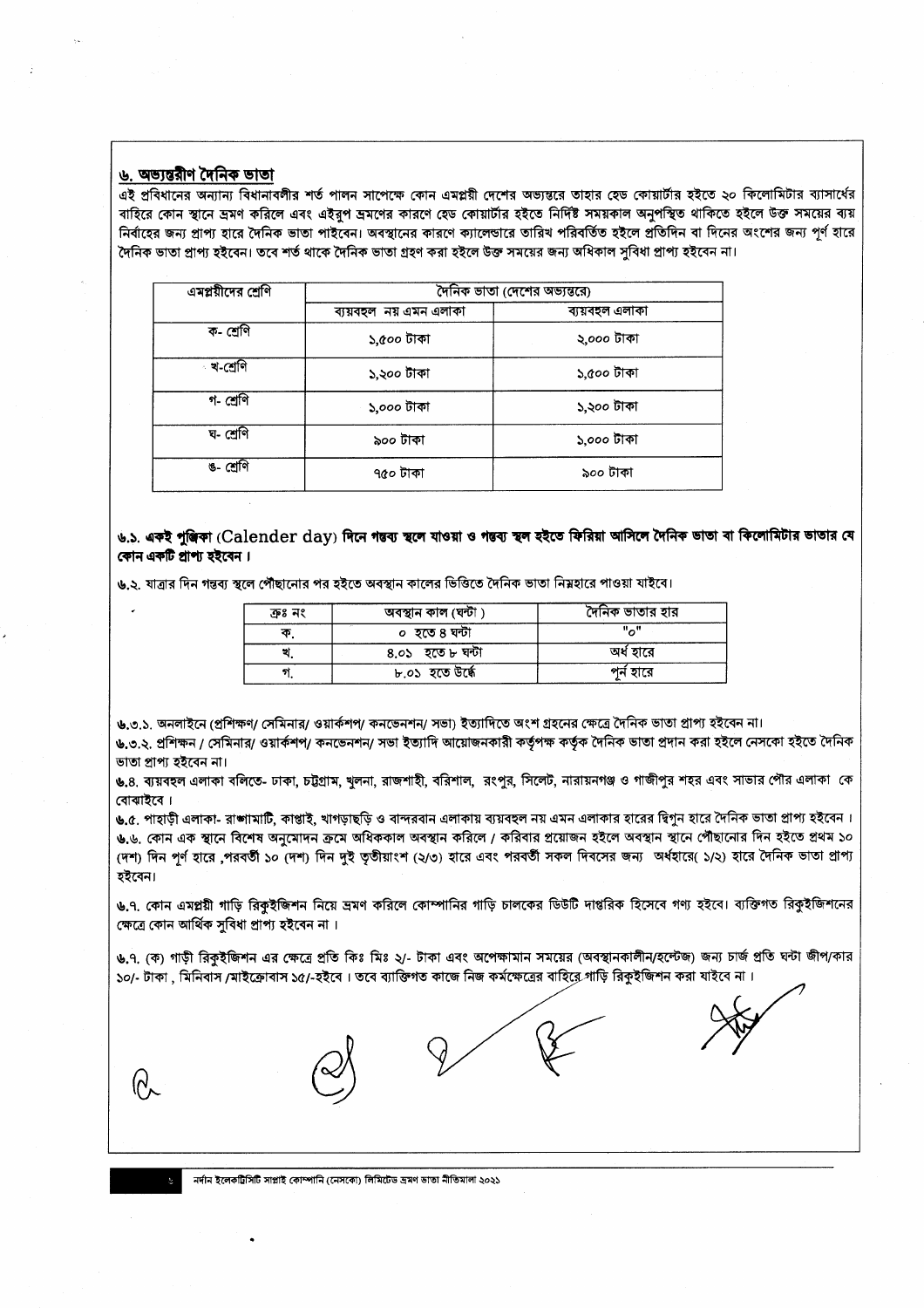### ৭. আন্তর্জাতিক ভ্রমণের ক্ষেত্রে অবস্থান ব্যয়, নগদ ভাতা এবং বিদেশে অভ্যন্তরীণ যাতায়াত ব্যয় সমূহঃ

<mark>আন্তর্জাতিক ম্রমণের ক্ষেত্রে দেশ বিভাজন</mark>-আন্তর্জাতিক ম্রমণ ভাতা পাবার ক্ষেত্রে বিশ্বের দেশ সমূহের বিভাজন নিম্নরূপঃ

গুপ-১: জাপান, সিঙ্গাপুর, দক্ষিণ কোরিয়া, চীন, হংকং, বাহরাইন, কাতার, সংযুক্ত আরব আমিরাত, সৌদি আরব, ইরান, কুয়েত, অস্ট্রেলিয়া, কানাডা, যুক্তরাষ্ট্র, ব্রাজিল, মেক্সিকো, রাশিয়া, যুক্তরাজ্য, সুইজারল্যান্ড, ফ্রান্স, বেলজিয়াম, ইতালি, সুইডেন, জার্মানি, গ্রীস, নেদারল্যান্ড, পর্তুগাল, স্পেন, তুরস্ক এবং ইউরোপ, ওসানিয়া, উত্তর ও দক্ষিণ আমেরিকা অন্যান্য দেশ সমূহ।

গুপ-২: উজবেকিস্তান, জর্ডান, ইরাক, লেবানন, ফিলিপাইন, থাইল্যান্ড, ইন্দোনেশিয়া, মিয়ানমার, মালদ্বিপ, ওমান, ভারত, পাকিন্তান, মালয়েশিয়া, কেনিয়া, মরিশাস, সুদান, সিয়েরা লিয়ন, দক্ষিন আফ্রিকা, মিশর, লিবিয়া, মরোরু এবং আফ্রিকা ও মধ্য প্রাচ্যের অন্যান্য দেশ সমূহ।

গ্রুপ-৩: নেপাল, ভিয়েতনাম, ভুটান, শ্রীলংকা, আফগানিস্তান এবং এশিয়া মহাদেশের অন্যান্য দেশ সমূহ।

নোট: বিদেশ ভ্রমণ কালে কর্মকর্তা ও কর্মচারীগণকে গণ-পরিবহণ ব্যবহারে উৎসাহিত করা হয়।

# ৮. নিয় বর্ণিত নির্দেশিকা মোতাবেক বিদেশ ভ্রমণকারী কর্মকর্তা ও কর্মচারীগণ হোটেল ভাড়া, নগদ ভাতা (Cash allowance, (হোটেল ভাড়া, নগদ ভাতা সুবিধাদির পরিবর্তে) সর্বসাকুল্য ভাতা (Comprehensive allowance)প্রাপ্য হইবেনঃ

|           | ভাতা সমূহ ( $\bold{USD}$ ) এবং দেশ বিভাজন |                     |             |         |                     |           |                     |          |           |
|-----------|-------------------------------------------|---------------------|-------------|---------|---------------------|-----------|---------------------|----------|-----------|
| কর্মচারীর |                                           | গ্রুপ-১ এর দেশ সমূহ |             |         | গ্রুপ-২ এর দেশ সমূহ |           | গ্রুপ-৩ এর দেশ সমূহ |          |           |
| শ্ৰেণী    | হোটেল                                     | নগদ                 | সর্বসাকুল্য | হোটেল   | নগদ ভাতা            | সৰসাকুল্য | হোটেল               | নগদ ভাতা | সবসাকুল্য |
| বিভাগ     | ভাড়া                                     | ভাতা                | ভাতা        | ভাডা    | (দৈনিক)             | ভাতা      | ভাড়া               | (দৈনিক)  | ভাতা      |
|           | (দৈনিক)                                   | (দৈনিক)             | (দৈনিক)     | (দৈনিক) |                     | (দৈনিক)   | (দৈনিক)             |          | (দৈনিক)   |
| ক         | ২৮০                                       | ১০১                 | ২৬৩         | ২৩০     | ৮৭                  | ২১৫       | ১৯৬                 | ৮৭       | ১৯৬       |
| খ         | ২৪৬                                       | ৯১                  | ২৩১         | ১৯৬     | ۹۹                  | ১৯৬       | ১৬৫                 | ۹۹       | ১৭৮       |
| গ         | ১৯৬                                       | ৯১                  | ২১৫         | ১৬৫     | 99                  | ১৭৮       | ১৫০                 | ۹۹       | ১৬৫       |
| ঘ         | ১৬৫                                       | ۹۹                  | ১৭৮         | ১৫০     | ৬8                  | ১৫০       | ১১৬                 | ৬8       | ১৩১       |

(খ) বিদেশে হোটেলে অবস্থারত কোন ব্যক্তি যদি অনিবার্য কারনবশতঃ নিক্ষমণের নির্দিষ্ট সময়ের পরে (check out time) হোটেল ত্যাগ করেন এবং হোটেল কর্তৃপক্ষ যদি ঐ দিনের জন্য পূর্ণ হারে দাবি করেন তাহলে মূল ভাউচার প্রদান সাপেক্ষে পূর্ণ হোটেল ভাড়া প্রাপ্য হবেন।

(গ) বিদেশে কোন স্থানে অবস্থানকালে আহার, অন্যান্য আনুষশ্বিক খরচাদি (যেমনঃ বকশিশ, ট্যাক্সি ভাড়া, কুলি খরচ ইত্যাদি) উপযুর্ক্ত নগদ ভাতার অর্ন্তুক্ত।

(ঘ) কোন ব্যক্তি সাময়িক অবস্থানের জায়গায় (Temporary place of halt) রাত্রিযাপন না করে যদি ১২ ঘন্টার অধিক কাল হোটেলে অবস্থান করেন তাহলে তিনি উক্ত স্থানের জন্য নির্ধারিত হোটেল ভাড়ার অতিরিক্ত পূর্ণ নগদ ভাতা (cash allowance) প্রাপ্য হবেন। একই ভাবে কোথাও ৬ ঘন্টার অধিক কাল হোটেলে অবস্থান করলে তিনি নির্ধারিত হোটেল ভাড়ার অতিরিক্ত নগদ ভাতার অর্ধেক প্রাপ্য হবেন। বিদেশে অবস্থিত বাংলাদেশ মিশনের কর্মকর্তা/কর্মচারীগণ হেডকোয়াটার্স \_ এর বাইরে অধিক্ষেত্রাধীন এলাকার মধ্যে যদি হোটেলে অবস্থান করেন এবং অনুরূপ সাময়িক অবস্থান ঘটে, তবে তাঁদের ক্ষেত্রেও এ আর্থিক সুবিধা প্ৰযোজ্য হবে।

(ঙ) ভ্রমণকারী ব্যক্তি/কর্মকর্তা/কর্মচারী স্বীয় ইচ্ছানুযায়ী (হোটেল ভাড়া, নগদ ভাতা সুবিধাদির পরিবর্তে পরিবর্তে সর্বসাকুল্য ভাতা (Comprehensive allowance) গ্রহণ করতে পারবেন।বিদেশে কোন স্থানে অবস্থানকালীন আহার, বাসস্থান এবং অন্যান্য আনুষঙ্গিক খরচাদি (যেমনঃ বকশিশ, ট্যাক্সি ভাড়া, কুলি খরচ ইত্যাদি) উপযুর্ক্ত সর্বসাকুল্য ভাতার অর্ন্তভুক্ত।

(চ) যদি বিদেশের কোন স্থানে কারো অবস্থান ২০ রাত্রির অধিক হয়, তাহলে ২০ রাত্রির পরবর্তীকালের জন্য তিনি দৈনিক ভাতার শতকরা ১০ ভাগ কম পাবেন। অবস্থানকালে ৪০ রাত্রির অধিক হলে ৪০ রাত্রির পরবর্তীকালের জন্য দৈনিক ভাতার শতকরা ১৫ ভাগ কম প্রাপ্য হবেন। প্রকৃত হোটেল ভাড়াভিত্তিক ভাতা এবং সর্বসাকুল্য ভাতা উভয় ক্ষেত্রেই এ ব্যবস্থা প্রযোজ্য হবে।

(ছ) কোন এমপ্লয়ী প্রশিক্ষণ/ সেমিনার/ ওয়ার্কশপ/ কনভেনশন/ সভা/ ফ্যাক্টরি পুরিদর্শন/ প্রি-শিপমেন্ট ইন্দেপকশন ইত্যাদিতে অংশগ্রহণের ক্ষেত্রে আয়োজনকারী কর্তৃপক্ষ কর্তৃক ভাতা প্রদান করা হইলে নেসকো কর্তৃক ভাতা প্রদান করা হইন্তে র্মা। ফ্যাক্টরি পরিদর্শন, প্রি-শিপমেন্ট ইন্সপেকশন ইত্যাদি ক্ষেত্রে চুক্তি পত্রের শর্তানুযায়ী সংশ্লিষ্ট পক্ষ কর্তৃক উল্লেখিত ভাতা প্রদেয় হইবে।

নৰ্দান ইলেকট্ৰিসিটি সাপ্লাই কোম্পানি (নেসকো) লিমিটেড ম্ৰমণ ভাতা নীতিমালা ২০২১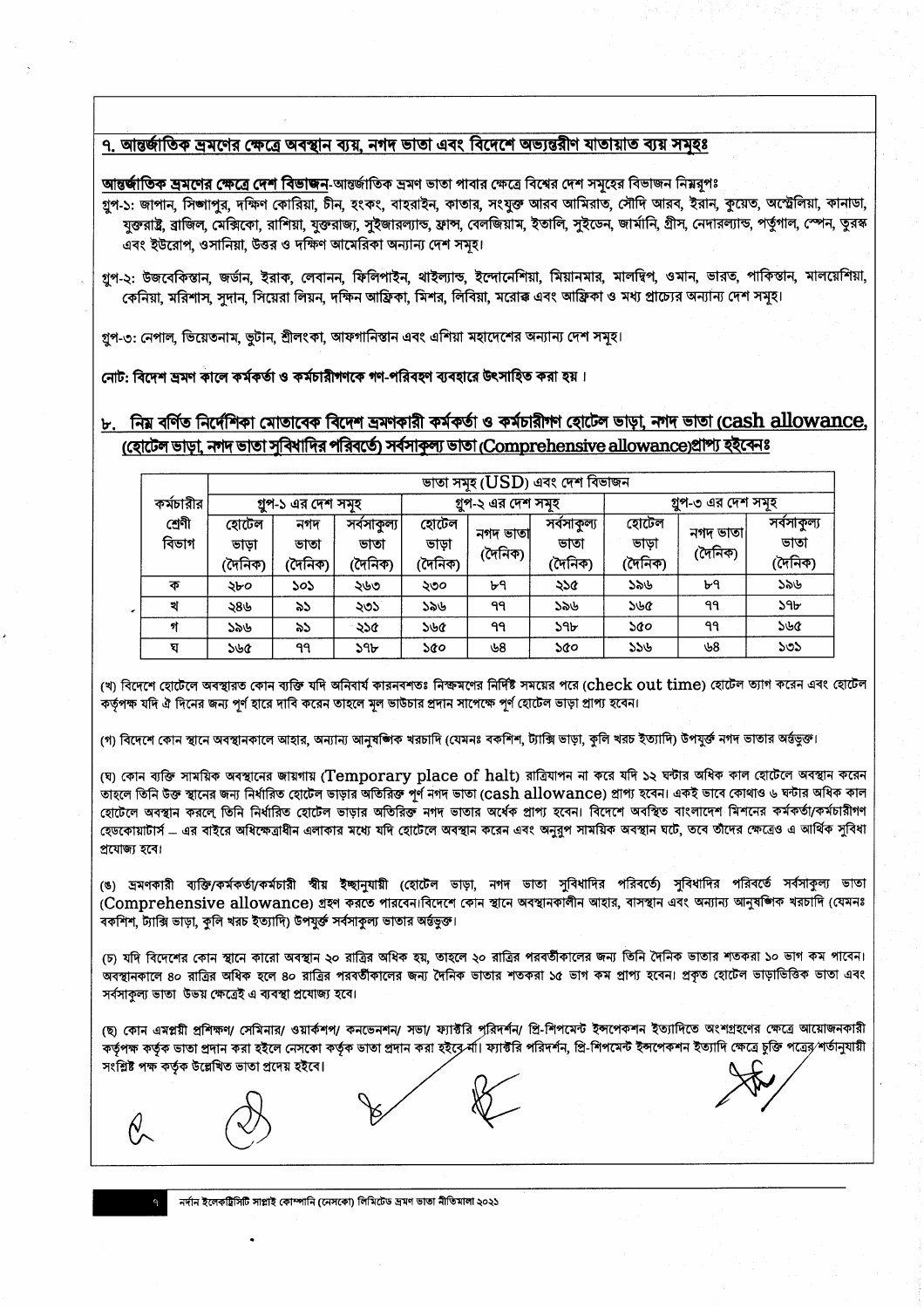#### ৯. এক কর্মস্থল হইতে অন্য কর্মস্থলে বদলীর ক্ষেত্রে ভ্রমণ ভাতাঃ

এক কর্মস্থল হইতে অন্য কর্মস্থলে কোন এমপ্লয়ীর বদলীর ক্ষেত্রেঃ

৯.১. কোন এমপ্লয়ী রেলপথ বা জলযানে ভ্রমণ করিলে তাহার নিজের জন্য একটি প্রকৃত ভাড়া এবং তাহার প্রাপ্য অতিরিক্ত ২(দুই) টি ভাড়া প্রাপ্য হইবেন এবং তাহার সঙ্গে পরিবারের সদস্যগণ ভ্রমণ করিলে, প্রত্যেক পূর্ণ বয়স্ক ব্যক্তির জন্য ১ (এক) টি এবং শিশুর (১২ বৎসর বয়স পর্যন্ত) অর্ধেক (১/২) ভাড়া প্রাপ্য হইবেন। পরিবারের সদস্যগণ এর ভাড়া ৩ (তিন) টির অধিক নয়। এইরুপ ক্ষেত্রে প্রকৃত ভাড়া প্রদান করা হইবে এবং উহা উক্ত এমপ্লয়ী যে শ্রেণীতে ভ্রমণের অধিকারী তাহার অতিরিক্ত হইবে না।

৯.২. কোন এমপ্লয়ী সড়ক পথে ভ্রমণ করিলে তাহার নিজের জন্য ১(এক) টি প্রাপ্য শ্রেণীর কিঃ মিঃ ভাড়া ও একই হারে ১(এক) টি অতিরিক্ত কিঃ মিঃ ভাড়া প্রাপ্য হইবেন। পরিবারের প্রত্যেক সদস্যের জন্য ১(এক) টি করিয়া প্রাপ্য শ্রেণীর কিঃ মিঃ ভাড়া প্রাপ্য হইবেন। পরিবারের সদস্যগণ এর ভাড়া ৩ (তিন) টির অধিক নয়। এইরুপ ক্ষেত্রে প্রকৃত ভাড়া প্রদান করা হইবে এবং উহা উক্ত এমপ্লয়ী যে শ্রেণীতে ভ্রমণের অধিকারী তাহার অতিরিক্ত হইবে না।

৯.৩. ব্যক্তিগত মালামাল পরিবহনের ক্ষেত্রে প্যাকিং, হ্যান্ডলিং ও অন্যান্য খরচ সহ নিম্লোক্ত হারে মালামাল পরিবহনের ভাড়া প্রদেয় হইবেঃ

| এমপ্লয়ীদের শ্রেণী | পরিবার না থাকিলে | থাকিলে<br>পরিবার | প্যাকিং চাৰ্জ (টাকা) |
|--------------------|------------------|------------------|----------------------|
| ক- শ্ৰেণী          |                  |                  |                      |
| খ- শ্ৰেণী          | ১,৫০০ কেজি       | ২,৩০০ কেজি       | ২,২৫০.০০             |
| গ- শ্ৰেণী          | ৮০০ কেজি         | ১,২০০ কেজি       | ১, ৫০০.০০            |
| ঘ- শ্ৰেণী          | ৫০০ কেজি         | ৭০০ কেজি         | 900.00               |
| ঙ- শ্ৰেণী          | ২০০ কেজি         | ৩০০ কেজি         | 800.00               |

উপযুক্ত কর্তৃপক্ষ ভিন্নরুপ সিদ্ধান্ত না থাকিলে সাধারণতঃ সংশ্লিষ্ট এমপ্লয়ীর হেডকোয়ার্টার ভ্রমণের আরম্ভস্থল এবং ভ্রমণকারীর গন্তব্যস্থলকে ভ্রমণ সম্পত্তির (মালামালের) স্থান হিসাবে গণ্য করা হইবে।

৯.৩. (ক) রেলপথে ও জলপথে ৯.৩ বর্ণিত পরিমান মালামালের পরিবহনের বুকিং শ্লিপ ও ভাড়ার রশিদ মোতাবেক ভাড়া প্রাপ্য হইবেন।

৯.৩. (খ) সড়ক পথে প্রতি ১০০ কেজি মালামাল এর জন্য প্রতি কিলোমিটারের ভাড়া ২.৫০ (দুই টাকা পঞ্চাশ পঁয়সা) প্রাপ্য হইবেন।

৯.৪. তাহার পরিবারের সদস্যগণ উক্ত এমপ্লয়ী কর্তৃক দায়িত্ব হস্তান্তরের ৬ (ছয়) মাসের মধ্যে নতুন কর্মস্থলে পৌছাইলে বা বদলীর ফলে পুরাতন কৰ্মস্থল হইতে অন্যত্ৰ গমণ করিলে প্ৰকৃত ভ্ৰমণ স্থান ও বদলীকৃত কৰ্মস্থলের মধ্যে অপেক্ষাকৃত কম দূরতের জন্য বদলী ভ্ৰমণ ভাতা প্রাপ্য হইবেন।

## ১০. আদালত ইত্যাদিতে সাক্ষ্য প্রদানের ক্ষেত্রে ভ্রমণ ভাতা:

কোন আদালত, ট্রাইব্যুনাল বা অনুরুপ কর্তৃপক্ষের সম্মুখে সাক্ষ্য প্রদানের জন্য কোন এমপ্লয়ী ভ্রমণ করিলে ভ্রমন ভাতা পাইবেন। এজন্য তাহাকে বিলের সহিত সমন ও আদালতে হাজিরার প্রমানক (আদালত কর্তৃক প্রদেয়) বিলের সহিত দাখিল করিতে হইবে।

# ১১. ভ্রমণ ভাতা বিল পেশ করার সময়সীমা ও বিলের সহিত সংযুক্ত দলিলাদিঃ

১১.১. ভ্রমণ সমাপ্তির পর দপ্তর/ কর্মক্ষেত্রে প্রত্যাবর্তনের তারিখ হইতে ৬০ (ষাট) দিনের এবং বদলী ভ্রমণের ক্ষেত্রে ৯০ (নব্বই) দিনের মধ্যে ভ্রমণ ভাতা বিল পরিশোধের জন্য পেশ করিতে হইবে, তবে উপযুক্ত বিশেষ ক্ষেত্রে সময়সীমা অনধিক ৪ (চার) মাস পযন্ত বর্ধিত করিতে পারিবেন। ভ্রমণ যে অর্থ বৎসরে সম্পন্ন হবে সেই অর্থ বৎসরেই বিল পরিশোধের জন্য পেশ করিতে হইবে।

১১.২. সাধারণভাবে এই নীতিমালার অনুচ্ছদে (১১.১) এ নির্ধারিত সময়সীমার পর কোন ভ্রমণ ভাতা বিল পরিশোধের জন্য পেশ করা হইলে উহা মঞ্জুর করা হইবে না। তবে বিশেষ বিবেচনায় পরবর্তী উর্ধ্বতন কর্মকর্তার অনুমোদন ক্রমে ভ্রমণ ভাতা বিল পরিশোধ করা যাইবে।

১১.৩. বদলী ভ্রমণের ক্ষেত্রে মালামালের ওজনসহ বিবরণী বিলের সহিত সংযুক্ত করিতে হইবে।

১১.৪. জলপথে ভ্রমণের ক্ষেত্রে ঘাট বা ইজারাদারের ভাড়ার রশিদ বিলের সহিত সংযুক্ত করিতে হইবে। অন্যথায় কিলোমিটার ভাড়া প্রদেয় হইবে। ১১.৫. বিলের সহিত ভ্রমণ আদেশ/ প্রশিক্ষণ আদেশ ও প্রশিক্ষণ কেন্দ্রের ছাড়পত্র সংযুক্ত করিতে হইবে। অন্য কোন সংস্থায় প্রশিক্ষণ গ্রহণের ক্ষেত্রে প্রদানকৃত প্রশিক্ষণ ফি এর প্রমানক বিলের সহিত সংযুক্ত করিতে হইবে।